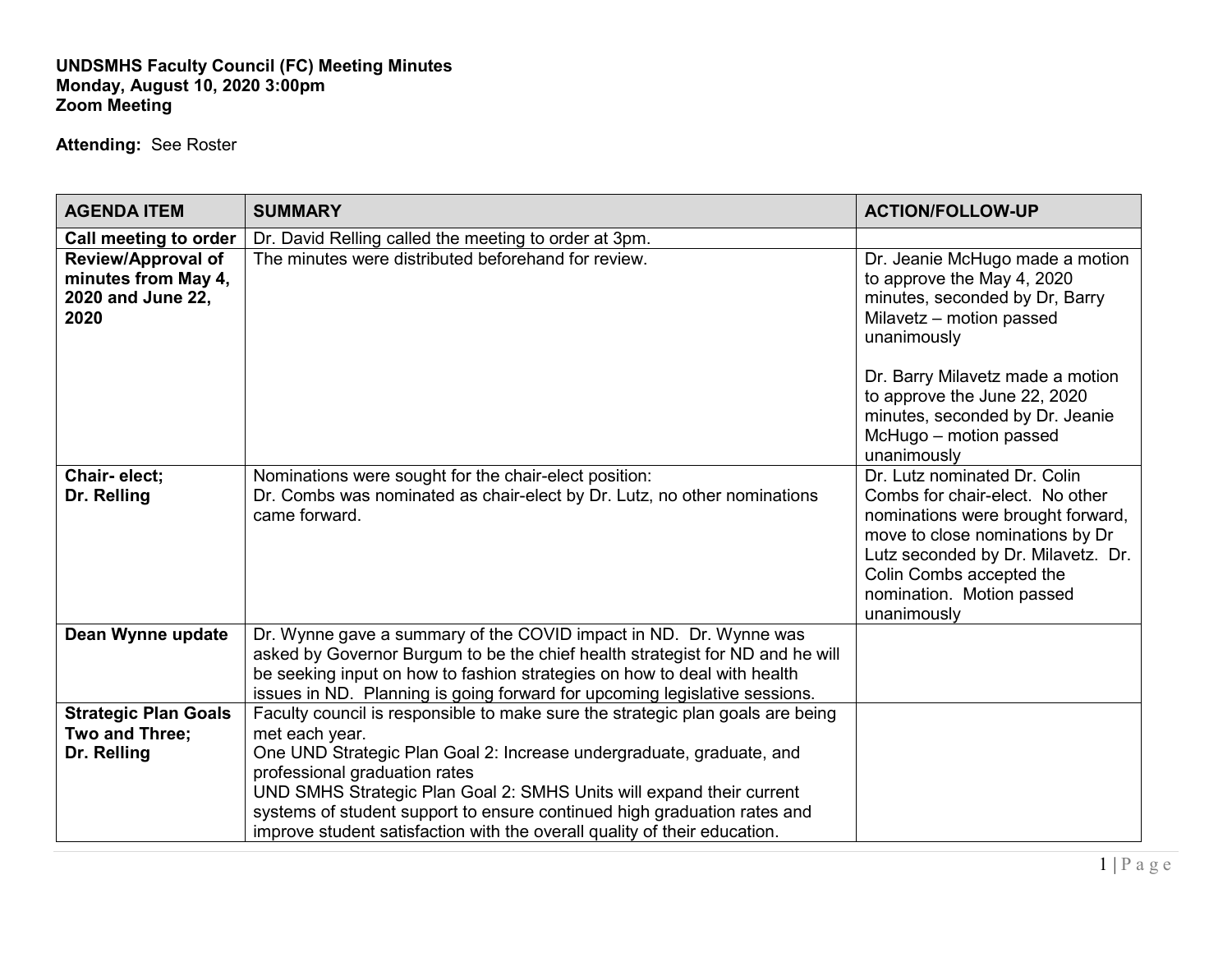|                                                                                                                                                         | Discussion followed: Dr. Brooke Solberg summarized how goal two has been<br>met in the department of medical lab science. Dr. Ruit gave a summary of<br>how goal two was addressed in education and faculty affairs. Education<br>Resources has hired a learning specialists and an academic success program<br>director, providing students opportunity for further advisement.<br>One UND Strategic Plan Goal 3: Deliver more educational opportunity online<br>and on-campus Goal by 2022 to increase by 10% (increased credit hours), by<br>higher growth in online and graduate programs.<br>UND SMHS Strategic Plan Goal 3: The SMHS will identify opportunities to<br>employ state-of-the-art technologies to enhance education.<br>Dr. Jeanie McHugo gave a summary of how the Physician assistant program<br>is addressing goal three. She explained how platforms of technology and<br>curriculum delivery has evolved. Faculty work hard to keep up with<br>technology and delivery. Dr. Jane Dunlevy discussed technology in medical<br>education that they are utilizing, include a three dimensional table top for<br>dissection, discussed training hardware, and tele-psychiatry in distance<br>learning experiences through ECHO. Discussed the teleconference<br>technology for rural sites. There are also additional technology programs |                                                                                                                                             |
|---------------------------------------------------------------------------------------------------------------------------------------------------------|--------------------------------------------------------------------------------------------------------------------------------------------------------------------------------------------------------------------------------------------------------------------------------------------------------------------------------------------------------------------------------------------------------------------------------------------------------------------------------------------------------------------------------------------------------------------------------------------------------------------------------------------------------------------------------------------------------------------------------------------------------------------------------------------------------------------------------------------------------------------------------------------------------------------------------------------------------------------------------------------------------------------------------------------------------------------------------------------------------------------------------------------------------------------------------------------------------------------------------------------------------------------------------------------------------------------------------------------------------------|---------------------------------------------------------------------------------------------------------------------------------------------|
|                                                                                                                                                         | available through continued medical education. Several other programs that<br>use technology were discussed.                                                                                                                                                                                                                                                                                                                                                                                                                                                                                                                                                                                                                                                                                                                                                                                                                                                                                                                                                                                                                                                                                                                                                                                                                                                 |                                                                                                                                             |
| <b>School-wide policies</b><br><b>Policy on Policies</b><br>Plan to review,<br>update, and assure a<br>process is in place for<br>School-wide policies. | The policy taskforce is working on review of all policies. The school wide<br>policies needed to be revised and updated. The Policy on Policies document<br>was sent out for a two-week review to faculty and comments sought. There<br>was question about if departmental policies should be on their own website or<br>all of the posted on the SMHS website page for policies. Dr. Wynne felt<br>posting a link to the departmental policies on the SMHS policy website would<br>be better so the document isn't in multiple locations, thus only one document<br>to update in the future.                                                                                                                                                                                                                                                                                                                                                                                                                                                                                                                                                                                                                                                                                                                                                                | Motion by Dr. Jay Metzger to<br>approve the Policy on Policies as<br>amended seconded by Dr. Colin<br>Combs - motion passed<br>unanimously. |
| <b>Consent agenda</b><br>items                                                                                                                          | <b>None</b>                                                                                                                                                                                                                                                                                                                                                                                                                                                                                                                                                                                                                                                                                                                                                                                                                                                                                                                                                                                                                                                                                                                                                                                                                                                                                                                                                  |                                                                                                                                             |
| <b>Other/informational</b>                                                                                                                              | There will be a Faculty and Staff engagement session scheduled on Zoom.                                                                                                                                                                                                                                                                                                                                                                                                                                                                                                                                                                                                                                                                                                                                                                                                                                                                                                                                                                                                                                                                                                                                                                                                                                                                                      |                                                                                                                                             |
| <b>Announcements</b>                                                                                                                                    | Next meeting is November 2, 2020 and will include Strategic Goals 4, 5 and 6<br>for review.                                                                                                                                                                                                                                                                                                                                                                                                                                                                                                                                                                                                                                                                                                                                                                                                                                                                                                                                                                                                                                                                                                                                                                                                                                                                  |                                                                                                                                             |
| <b>Adjournment</b>                                                                                                                                      | Meeting adjourned at 4:25 pm                                                                                                                                                                                                                                                                                                                                                                                                                                                                                                                                                                                                                                                                                                                                                                                                                                                                                                                                                                                                                                                                                                                                                                                                                                                                                                                                 | Dr. Barry Milavetz made a motion<br>to adjourn, seconded by Dr. Jay<br>Metzger. Motion passed<br>unanimously.                               |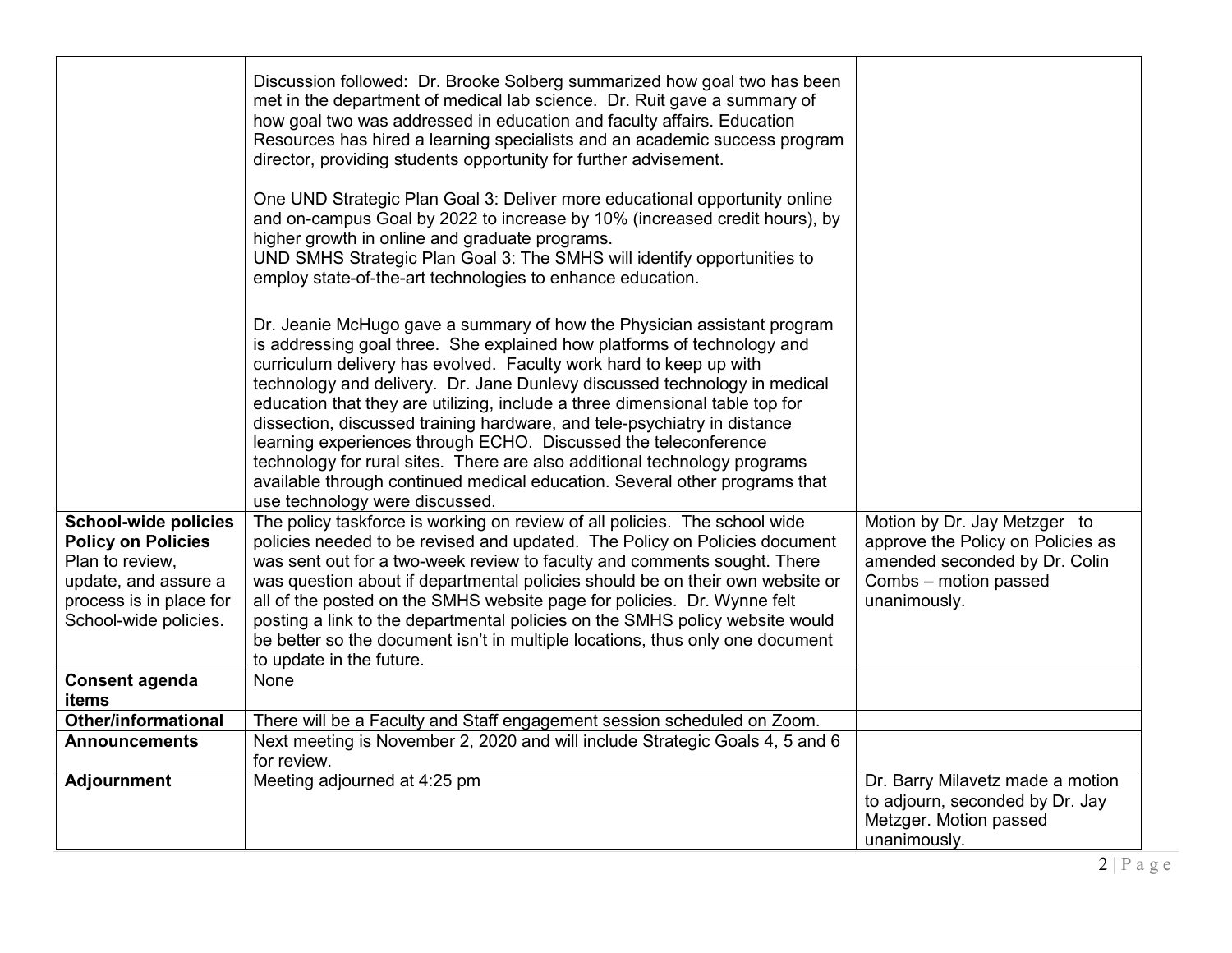Submitted by Jeanette Gratton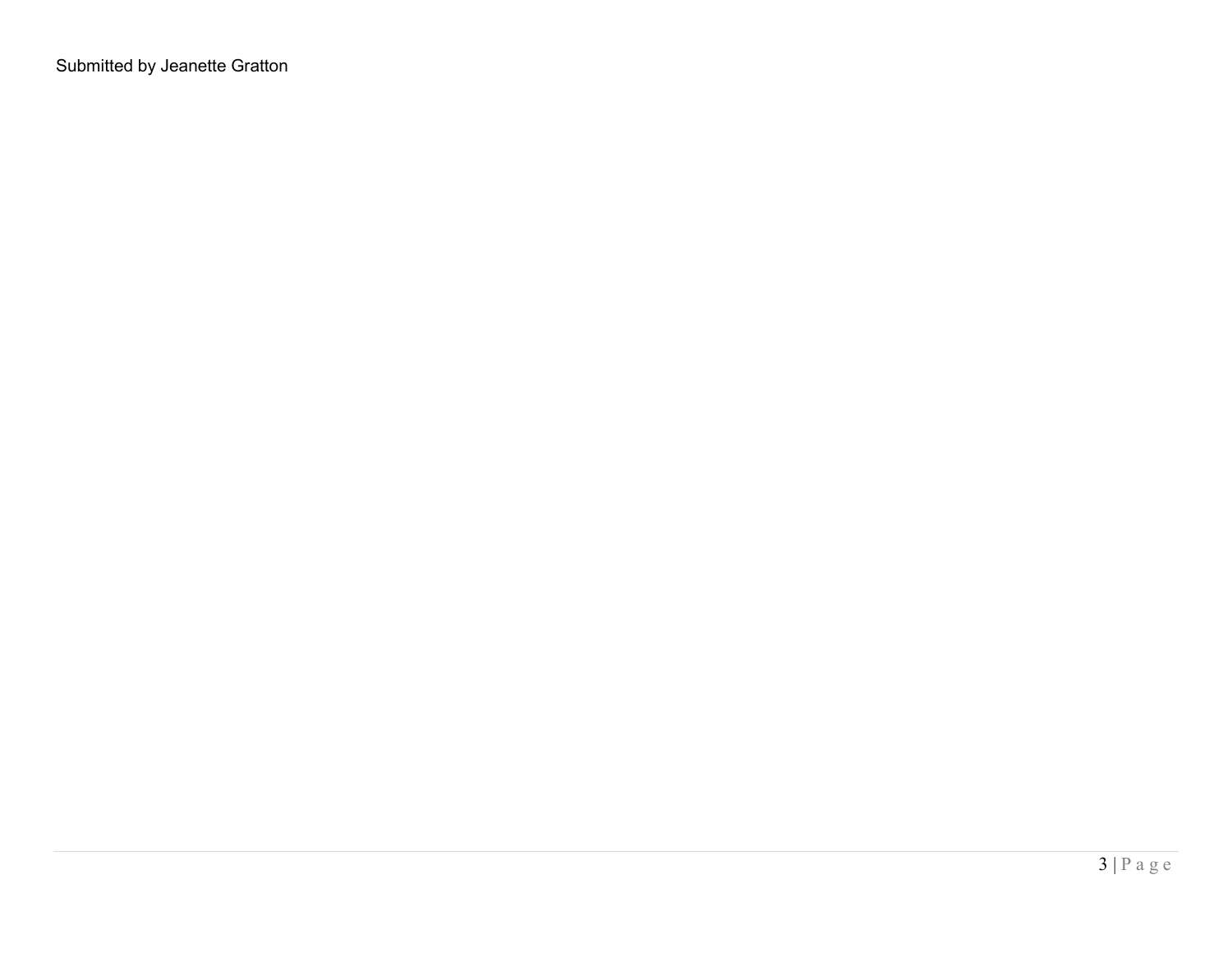## **Record of Attendance: August 10, 2020 Faculty Council**

| <b>Voting Members</b> | <b>Present</b> | <b>Absent</b> | <b>Excused</b> |
|-----------------------|----------------|---------------|----------------|
| Allen, Jon            |                |               | Χ              |
| Bande, Dinesh         |                |               | $\sf X$        |
| Brown-Borg, Holly     |                |               | Χ              |
| Chen, Xuesong         | $\mathsf X$    |               |                |
| Crichlow, Candice     | X              |               |                |
| Christianson, Mark    | Χ              |               |                |
| Clarens, Richard      |                |               | $\sf X$        |
| Combs, Colin          | $\mathsf X$    |               |                |
| Dunlevy, Jane         | $\sf X$        |               |                |
| Geiger, Jonathan      | $\sf X$        |               |                |
| Henry, Keith          | $\sf X$        |               |                |
| Jedlicka, Janet       | $\sf X$        |               |                |
| Jurivich, Donald      |                |               | Χ              |
| Lou, Jau-Shin         |                |               | $\overline{X}$ |
| Lutz, Dennis          | Χ              |               |                |
| McHugo, Jeanie        | $\sf X$        |               |                |
| McLean, Andrew        | X              |               |                |
| Metzger, Jay          | $\mathsf X$    |               |                |
| Meyer, Mandy          |                |               | $\overline{X}$ |
| Milavetz, Barry       | $\sf X$        |               |                |
| Oancea, Cristina      | Χ              |               |                |
| Perry, Becca          | $\sf X$        |               |                |
| Relling, David        | Χ              |               |                |
| Roller, Luke          | $\sf X$        |               |                |
| Schmitz, David        | $\sf X$        |               |                |
| Schwartz, Gary        | $\sf X$        |               |                |
| Sens, Mary Ann        | Χ              |               |                |